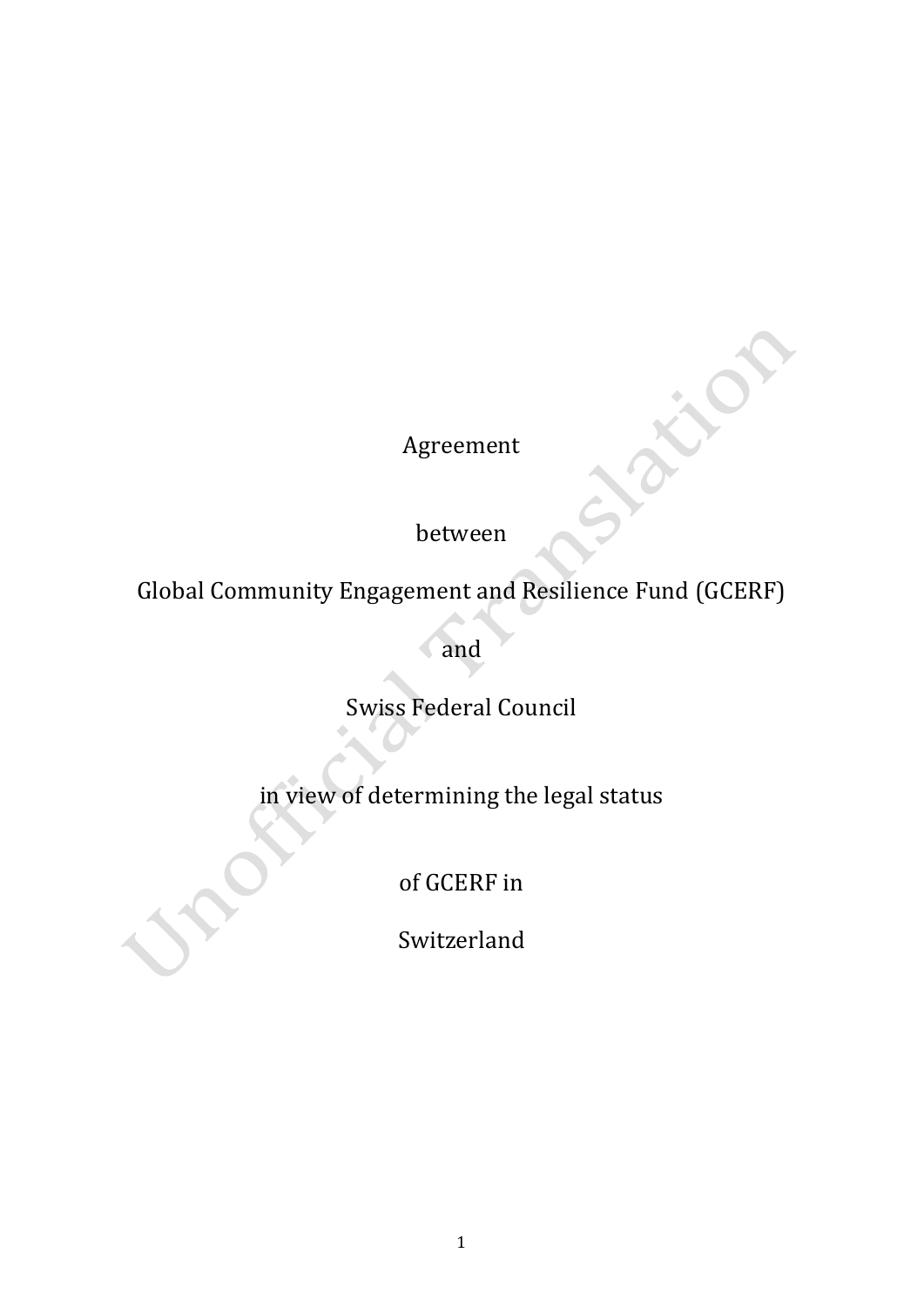Global Community Engagement and Resilience Fund, of the one part,

and

Swiss Federal Council of the other part,

wishing to regulate their relationship in a headquarters agreement,

*have agreed on the following provisions:*

# **I. STATUS, PRIVILEGES AND IMMUNITIES OF THE GLOBAL COMMUNITY ENGAGEMENT AND RESILIENCE FUND**

# **Art. 1** Personality and capacity

The Swiss Federal Council recognizes for the purposes of this Agreement the international juridical personality and legal capacity in Switzerland of the Global Community Engagement and Resilience Fund (hereinafter referred to as the GCERF).

# **Art. 2** Independence and freedom of action

- 1. The Swiss Federal Council guarantees independence and freedom of action to the GCERF.
- 2. It recognizes that the GCERF enjoys absolute freedom of meeting, including freedom of discussion, decision and publication within the territory of Switzerland.

# **Art. 3** Inviolability of premises

The buildings or parts of buildings and adjoining grounds, irrespective of who is the owner, that are used for the purposes of the GCERF, are inviolable. No agent of the Swiss public authority may enter them without the express consent of the Executive Director of the GCERF or his or her duly authorized representative.

Art. 4 Inviolability of the archives

The archives of the GCERF and, in general, all documents and data storage media belonging to it or in its possession are inviolable at all times, irrespective of their location.

**Art. 5** Immunity from legal process and enforcement of legal measures

1. In the conduct of its business, the GCERF shall enjoy immunity from every form of legal process and enforcement, except: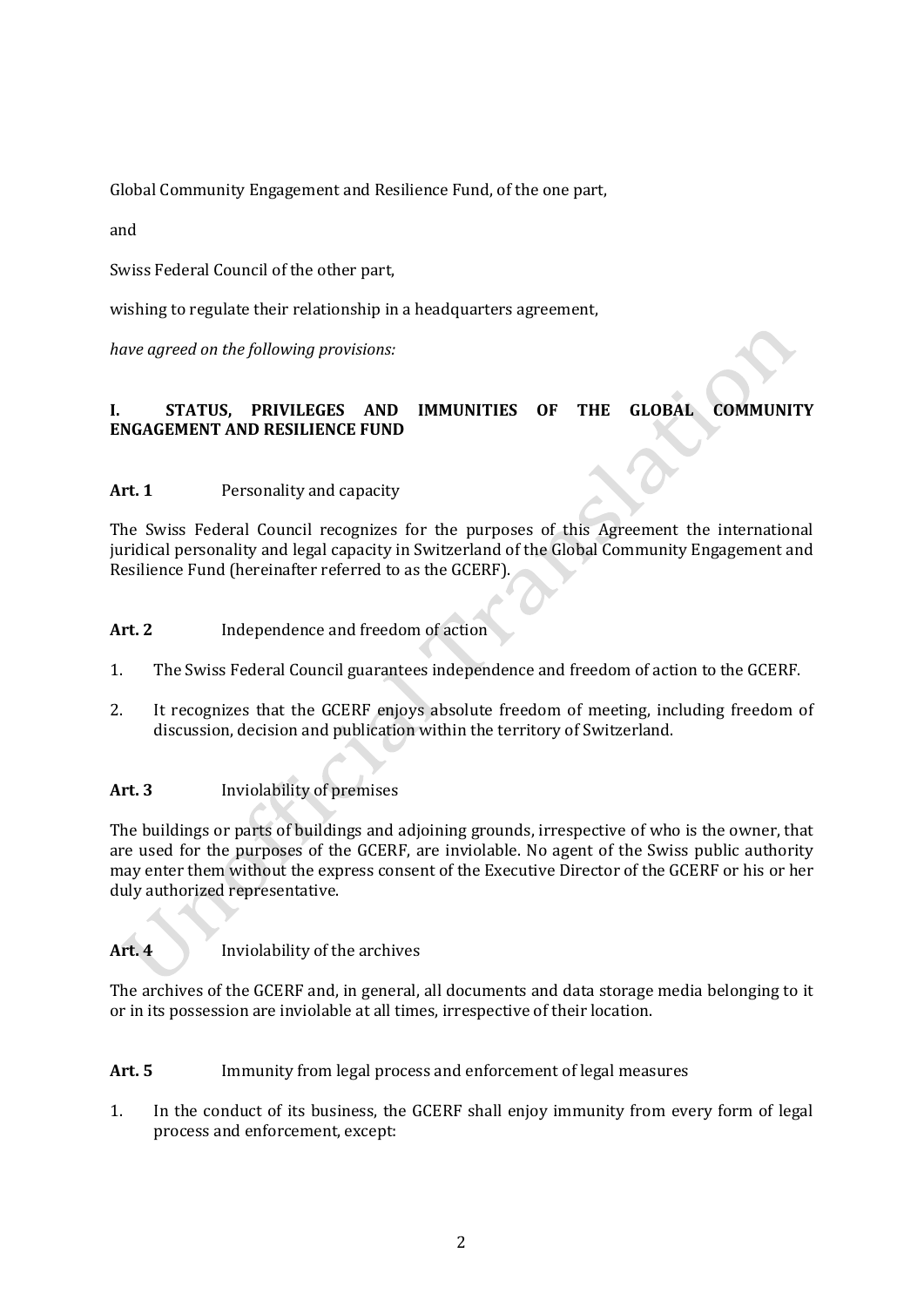- a) In so far as this immunity is formally waived in specific cases by the Executive Director of the GCERF or his or her duly authorized representative;
- b) In the case of civil liability proceedings initiated against the GCERF for damages caused in Switzerland by any vehicle belonging to it or operating on its behalf;
- c) In the case of seizure by court order of salaries, wages and other emoluments owed by the GCERF to one of its officials;
- d) In the case of a counter claim directly related to principal proceedings initiated by the GCERF; and
- e) In the case of application of an arbitration award pursuant to Article 29 of this Agreement.
- 2. The buildings or parts of buildings, adjoining grounds and assets owned by the GCERF or used by it for its purposes, wherever they may be and by whomsoever they may be held, shall enjoy immunity from:
	- a) Any measure of requisition, confiscation or expropriation;
	- b) Any measure of seizure, administrative enforcement order or presentencing measure other than in the cases provided for in the first paragraph.

#### **Art. 6** Publications and communications

The publications and communications of the GCERF shall not be subject to any restrictive measures.

#### **Art. 7** Fiscal status

- 1. The GCERF, its assets, income and other property are exempt from direct federal, cantonal and communal taxes, it being understood that regarding immovable property, this exemption applies only to that of which the GCERF is the owner and which is occupied by its services as well as to the income derived therefrom.
- 2. The GCERF is exempt from indirect federal, cantonal and communal taxes. It is, in particular, exempt from value-added tax (VAT) on all purchases intended for official use and on all services provided for official use, in conformity with Swiss law.
- 3. The GCERF is exempt from all federal, cantonal and communal taxes, it being understood that it does not claim exemption from charges corresponding to specific services rendered.
- 4. If need be, the exemptions mentioned above shall be effected through reimbursement at the request of the GCERF and in accordance with a procedure to be agreed by the GCERF and the competent authorities.

#### **Art. 8** Customs treatment

Customs clearance of all articles intended for official use by the GCERF is governed by the Ordinance of 13 November 1985 concerning the customs privileges of international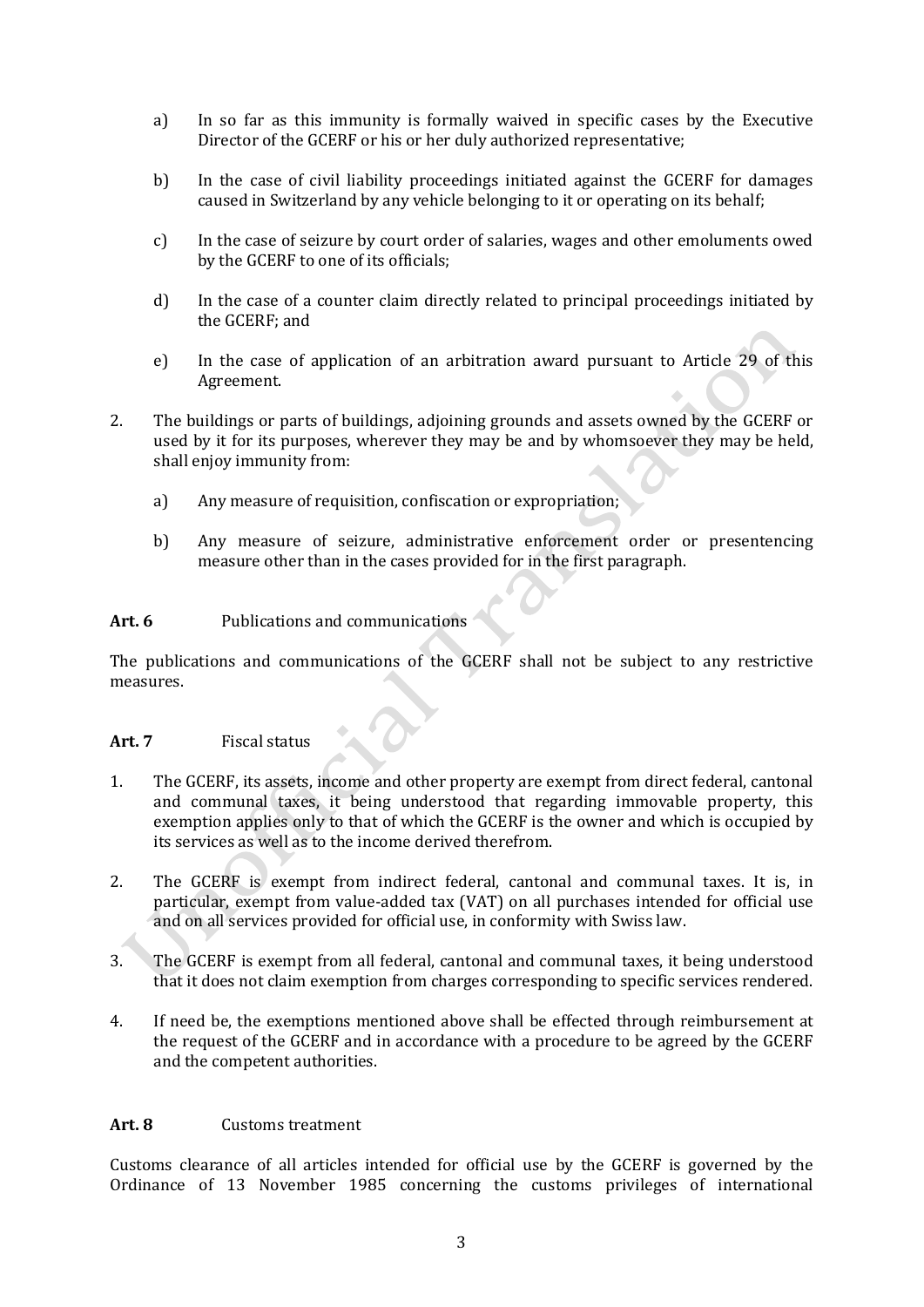organizations, States in their relations with these organizations and special missions of foreign States.

# Art. 9 Free disposal of funds

The GCERF may receive, hold, convert and transfer any funds, currencies, cash, gold and other securities and may dispose of them freely both within Switzerland and in its relations with other countries.

## **Art. 10** Official communications

- 1. The GCERF shall enjoy for its official communications, treatment not less favourable than that accorded to international organizations in Switzerland, to the extent compatible with the International Telecommunications Union Convention of 22 December 1992.
- 2. The GCERF has the right to use codes in its official communications. It has the right to send and receive correspondence, including data storage media, by duly identified courier or diplomatic bags, which shall enjoy the same privileges and immunities as diplomatic couriers and bags.
- 3. No censorship shall be applied to the official correspondence and other duly authenticated official communications of the GCERF.
- 4. The GCERF shall receive a dispensation for the approval requirement for user wire installations (wire communication) which it may set up and operate exclusively within its buildings or parts of buildings and grounds. User installations shall be set up and operated in such a manner as not to endanger persons and property or to disrupt telecommunications and broadcasting.
- 5. The operation of telecommunication installations (wire and wireless communication) must be coordinated on the technical level with the Federal Communications Office.

## **Art.11** Pension and special funds

- 1. Any pension funds or provident funds, operating officially on behalf of the officials of the GCERF shall have the same legal capacity in Switzerland as the GCERF. They shall enjoy, insofar as they operate on behalf of the officials, the same privileges and immunities as the GCERF with respect to movable property.
- 2. Funds and foundations with or without separate legal status, administered under the auspices of the GCERF and devoted to its official objectives, are given the benefit of the same exemptions, privileges and immunities as the GCERF itself, with regard to movable property. Funds established after the entry into force of this Agreement shall enjoy the same privileges and immunities, subject to the approval of the competent Federal authorities.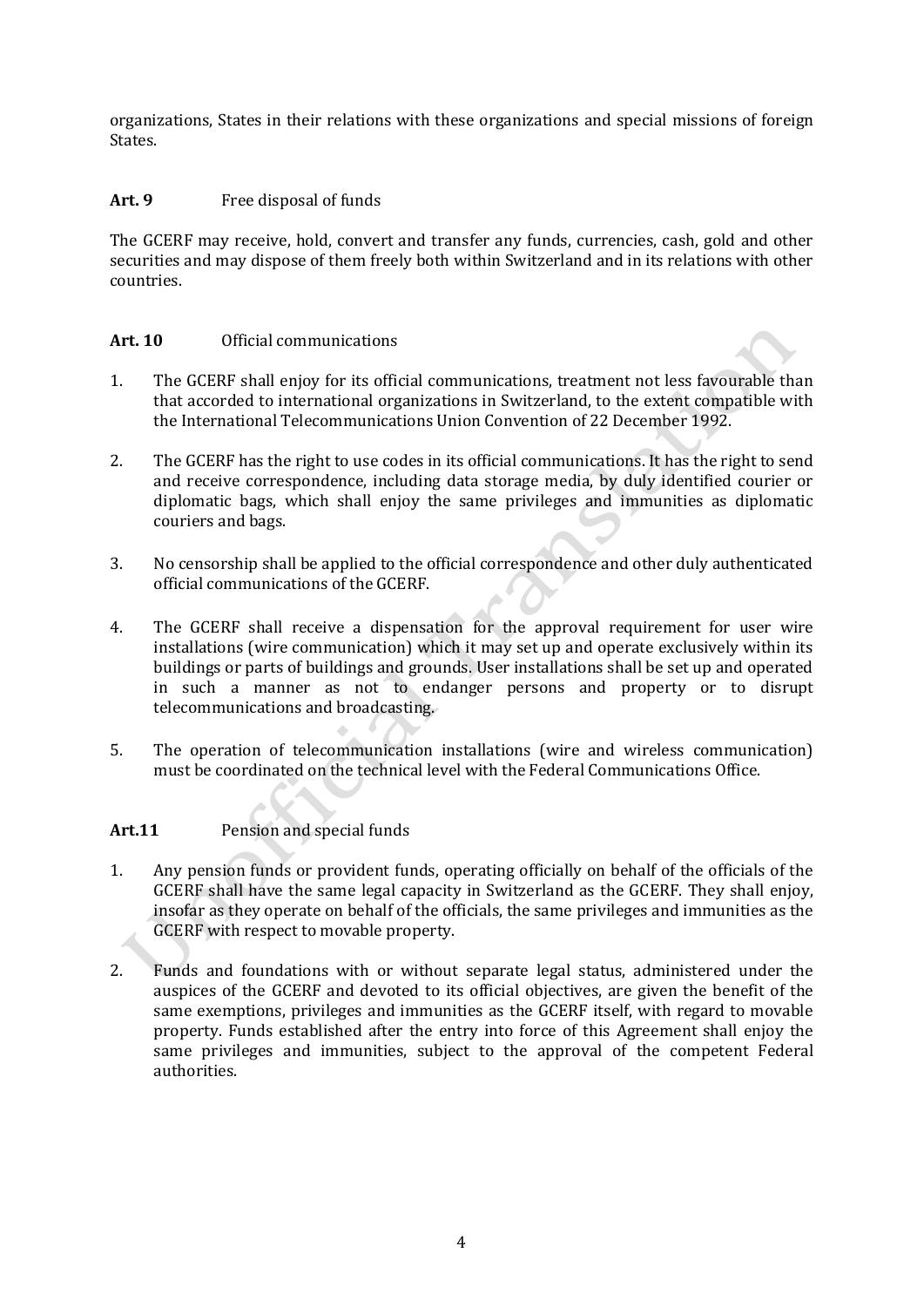## **Art. 12** Social insurance

The GCERF in its capacity as an employer, is exempt from all compulsory contributions under Swiss law to old age and survivor insurance, disability and unemployment insurance, loss of income allowances and compulsory occupational old age, survivor and disability insurance as well as from health insurance.

#### **II. PRIVILEGES AND IMMUNITIES GRANTED TO PERSONS SERVING THE GCERF IN AN OFFICIAL CAPACITY**

## **Art. 13** Privileges and immunities granted to Members of the Board

- 1. The Members of the Board and, their alternates, as the case may be, acting in their official capacity on behalf of the GCERF, shall enjoy the following privileges and immunities in Switzerland arising from the discharge of their duties:
	- a) Immunity from arrest or detention, except in cases of flagrant offence, and exemption from the inspection of personal luggage;
	- b) Immunity from jurisdiction, even after conclusion of their mission, for acts performed in the discharge of their duties, including words spoken or written, subject to Article 20 of this Agreement;
	- c) Inviolability of all official papers, data storage media and documents;
	- d) Customs privileges and facilities granted in conformity with the Ordinance of 13 November 1985 concerning the customs privileges of international organizations, of States in their relations with these organizations and special missions of foreign States;
	- e) Exemption for themselves and other persons authorized by the Department of Foreign Affairs from measures to restrict entry, alien registration formalities, and from all obligations in respect of national military service;
	- f) The same monetary and exchange facilities as those granted to representatives of foreign governments on temporary mission.
- 2. Privileges and immunities are not designed for the personal benefit of the Members of the Board but to ensure complete independence in the discharge of their duties related to the GCERF. The Chair of the Board has the authority to waive the immunity of any Board Member.
- Art. 14 Privileges and immunities granted to the Executive Director and senior officials of the GCERF
- 1. Subject to Article 20 of this agreement, the Executive Director of the GCERF, or his/her replacement if the former is unable to discharge his/her duties, and senior officials are granted the privileges, immunities and facilities granted to diplomatic agents in accordance with public international law and custom.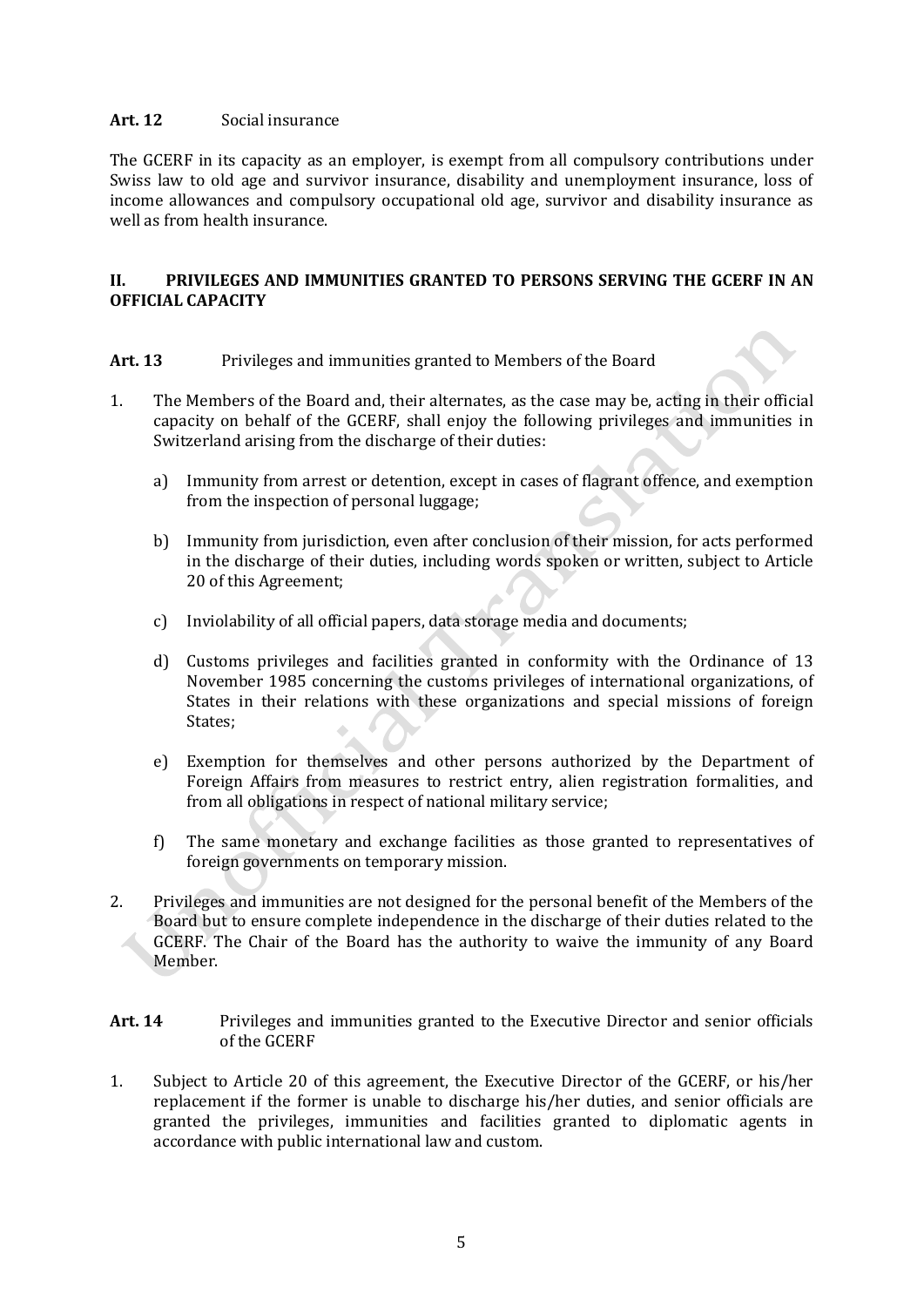2. The persons mentioned above not of Swiss nationality shall be exempt from all federal, cantonal and communal taxes on salaries, emoluments and allowances paid to them by the GCERF; this exemption shall apply to persons of Swiss nationality on condition that the GCERF makes provisions for internal taxation. Capital sums due under any circumstances by the pension fund or provident fund in the meaning of Article 11 of this Agreement shall be exempt in Switzerland at the time of payment. The same principle shall apply to all indemnities paid to such persons for sickness, accident, etc., it being understood that interest on these capital sums, as well as retirement benefits and pensions paid to persons who have ceased to discharge their duties with the GCERF, shall not be given the benefit of this exemption.

In addition, it is understood that Switzerland retains the option of taking into account wages, salaries and other tax-exempt items of income for determining the rate of taxation on other ordinarily taxable items of income of such persons.

- 3. The persons mentioned above not of Swiss nationality are exempt from value added tax (VAT), in accordance with Swiss law, for purchases intended strictly for their personal use and for all services provided strictly for their personal use.
- 4. Customs privileges are granted in conformity with the Ordinance of 13 November 1985 concerning the customs privileges of international organizations, States in their relations with these organizations and special missions of foreign States.

# Art. 15 Privileges and immunities granted to all officials of the GCERF

All officials of the GCERF, irrespective of nationality, shall enjoy the following privileges and immunities:

- a) immunity from jurisdiction for all acts performed in the discharge of their duties, including their spoken words and written documents, even after they have ceased to discharge their duties, subject to Article 20 of this Agreement;
- b) inviolability of all official papers, data storage media and documents;
- c) exemption from all federal, cantonal and communal taxes on salaries, emoluments and indemnities paid to them by the GCERF. This principle shall apply to persons of Swiss nationality on the condition that the GCERF makes provisions for internal taxation. Capital sums due under any circumstances by the pension fund or provident fund in the meaning of Article 11 of this Agreement shall be exempt in Switzerland at the time of payment. The same principle shall apply to all capital sums paid as indemnities for sickness, accident, etc., it being understood that interest on these capital sums, as well as retirement benefits and pensions paid to persons who have ceased to discharge their duties with the GCERF, shall not be given the benefit of this exemption.

In addition, it is understood that Switzerland retains the option of taking into account wages, salaries and other tax-exempt items of income for determining the rate of taxation on other, ordinarily taxable items of income of such persons.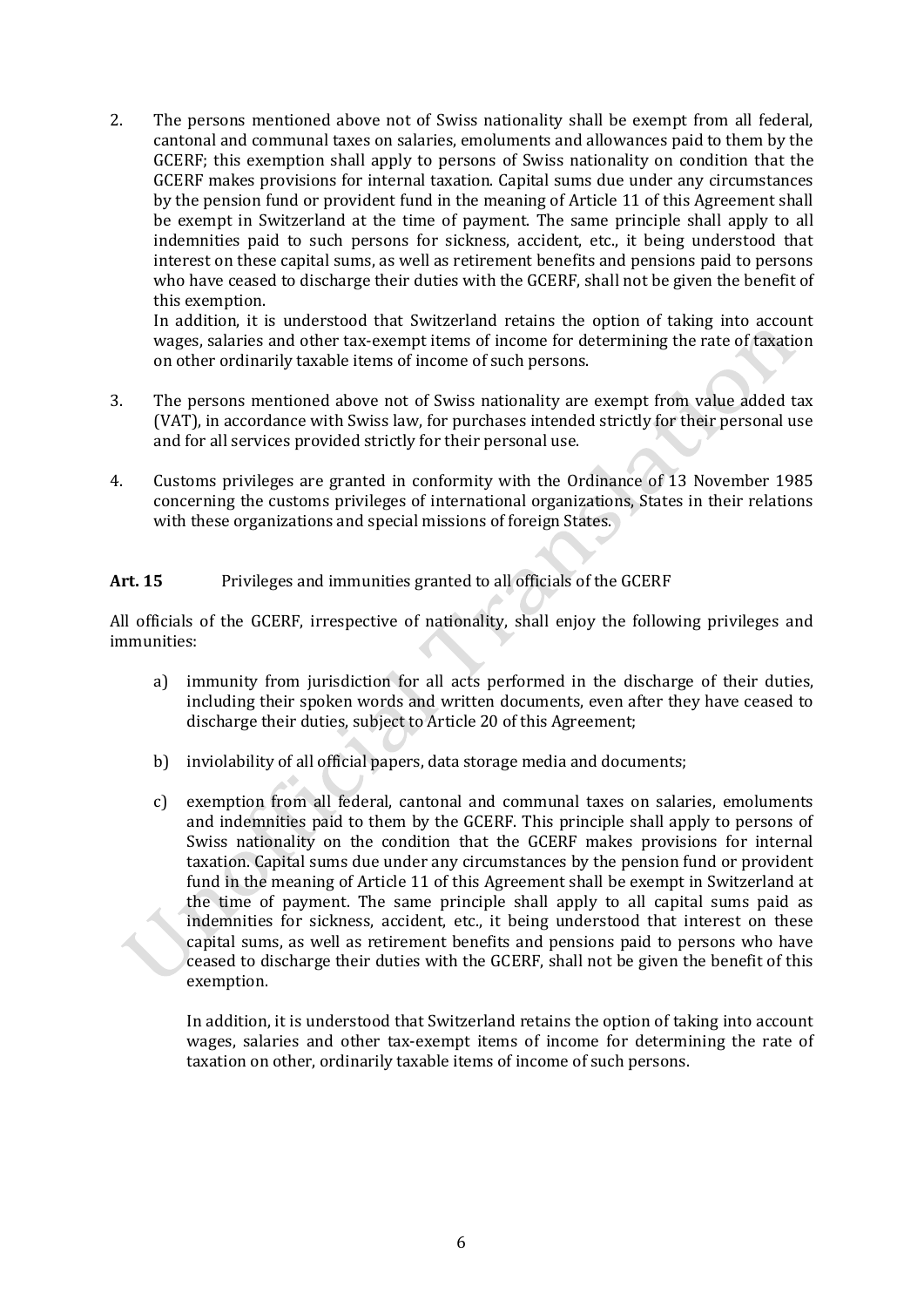#### **Art. 16** Privileges and immunities accorded to officials not of Swiss nationality

In addition to the privileges and immunities enumerated in Article 15, officials of the GCERF not of Swiss nationality:

- a) Are exempt from all obligations relative to military service in Switzerland;
- b) Are exempt, together with the persons authorized by the Federal Department of Foreign Affairs, to accompany them, from measures to restrict immigration and from alien registration formalities;
- c) Enjoy the same exchange facilities as those granted to the officials of other international organizations;
- d) Enjoy, as well as their dependants, the same repatriation facilities as the officials of other international organizations;
- e) Enjoy the customs privileges and facilities provided for in the Ordinance of 13 November 1985 concerning the customs privileges of international organizations, States in their relations with these organizations and special missions of foreign States.

#### **Art. 17** Social insurance

- 1. Officials of the GCERF not of Swiss nationality are not subject to Swiss legislation on old age and survivor insurance, disability and unemployment insurance, loss of income allowances and compulsory occupational old age, survivor and disability insurance. The status of officials of Swiss nationality shall be determined by an exchange of letters.
- 2. Officials of the GCERF, whether Swiss or foreign nationals, are not required to take out Swiss health insurance. However, they may request to be subject to the Swiss health insurance scheme.
- 3. Officials of the GCERF are not subject to compulsory Swiss accident insurance on condition that the GCERF provides them with an equivalent protection against occupational and non-occupational accidents and occupational illness.

## **Art. 18** Military service of Swiss officials

- 1. Officials of the GCERF of Swiss nationality are subject to military obligations in Switzerland in conformity with current Swiss law.
- 2. A limited number of leaves of absence from military service (leave for foreign countries) may be granted to certain Swiss officials of the GCERF; persons granted such leave shall be accorded dispensation from military service, inspection and compulsory firing exercises outside military service.
- 3. For officials of Swiss nationality who do not fall under the category defined in paragraph 2 above, requests for dispensation from or postponement of military service, duly justified and signed by the person concerned, may be submitted.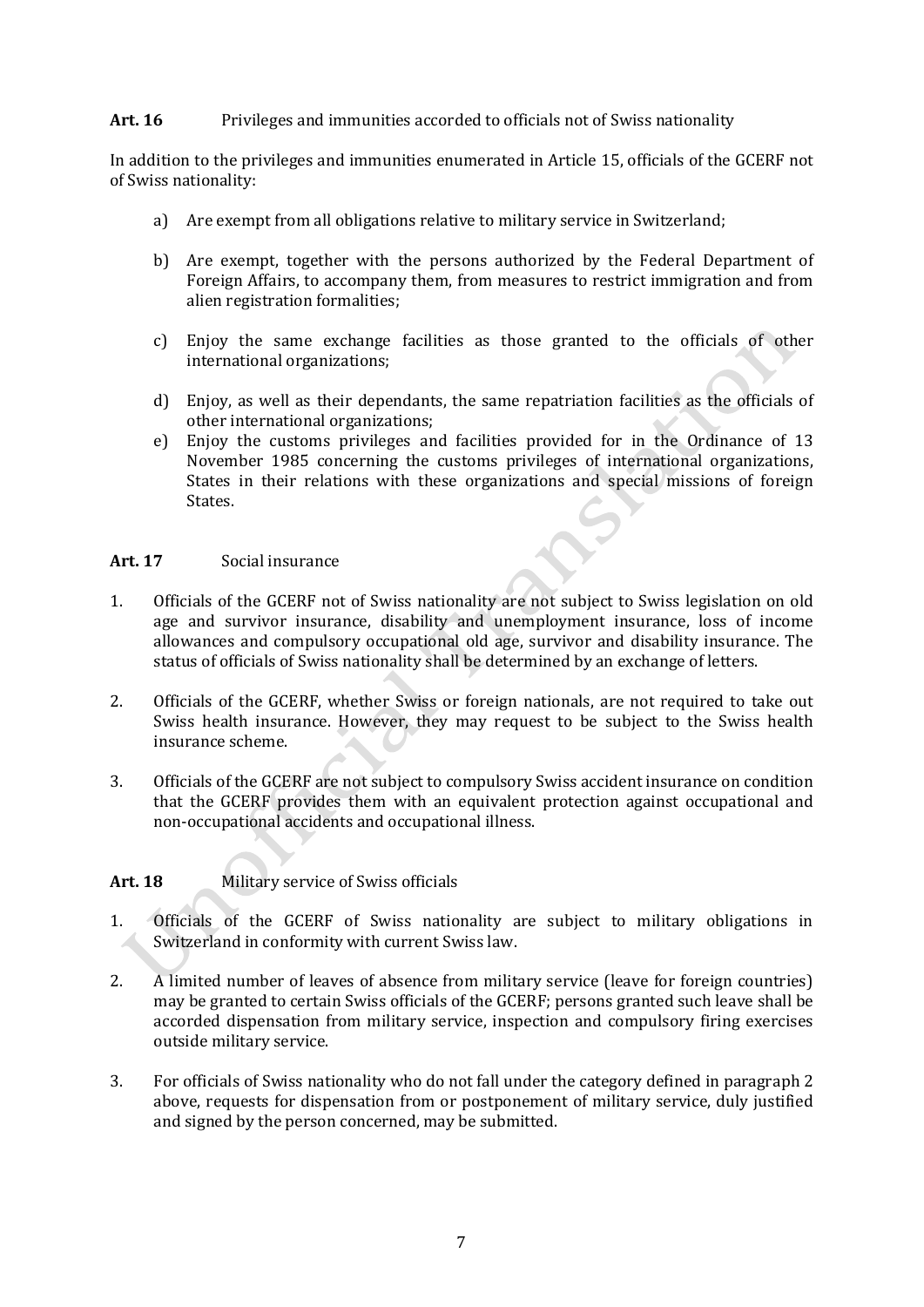- 4. The GCERF shall submit requests for leaves of absence for foreign countries and for dispensation from or postponement of military service to the Federal Department of Foreign Affairs, to the attention of the Federal Department of Defence, Civilian Protection and of Sports.
- **Art. 19** Privileges and immunities granted to experts on mission to the GCERF and committee members
- 1. Experts on mission on behalf of the GCERF, irrespective of nationality, shall enjoy the following privileges and immunities:
	- a) Immunity from jurisdiction for all acts performed in the discharge of their duties, including their spoken words and written documents, even after they have ceased to discharge their duties, subject to Article 20 of this Agreement;
	- b) Inviolability of all official papers, data storage media and documents;
	- c) Exemption from all measures to restrict entry, alien registration formalities, and from all obligations concerning national military service;
	- d) The same monetary and exchange facilities as those granted to representatives of foreign governments on temporary mission;
	- e) The same immunities and facilities for their personal luggage as those accorded to diplomatic agents.
- 2. Members of the committees that the GCERF may find useful to establish enjoy the same status as experts on mission in accordance with section 1 above.

## **Art. 20** Exceptions to immunity from legal process

The persons referred to in Articles 13, 14, 15 et 19 of this Agreement shall not enjoy immunity from legal process in the event of civil liability proceedings initiated against them for damages caused in Switzerland by any vehicle belonging to or driven by them, or in the event of offences punishable by fines under federal road traffic regulations.

# **Art. 21** Purpose of the immunities

- 1. The privileges and immunities provided for in this Agreement in respect of officials of the GCERF are not designed for the personal benefit of those officials but solely to ensure the free functioning in all circumstances of the GCERF and the complete independence of its agents.
- 2. The Executive Director has the right and duty to waive the immunity of any official or expert or committee member in any case in which he considers that such immunity would impede the course of justice and may be waived without prejudice to the interests of the GCERF. The Chair of the Board is authorized to waive the immunity of the Executive Director.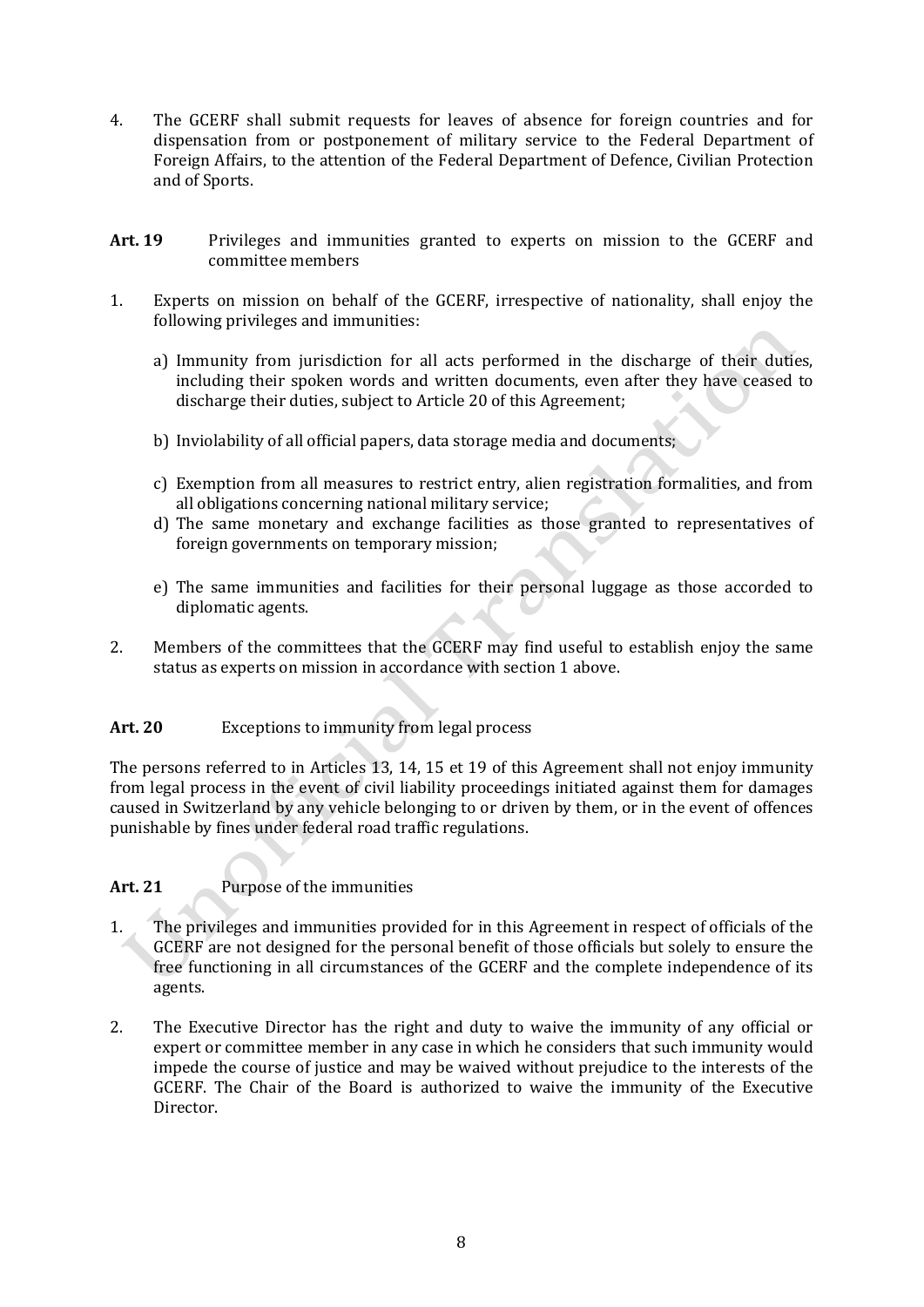## **Art. 22** Entry, residence and departure

The Swiss authorities shall take the necessary measures to facilitate the entry into, sojourn in, and departure from Swiss territory of all persons having official business with the GCERF, irrespective of nationality, that is to say:

- a) Members of the Board of the GCERF and the persons authorized by the Federal Department of Foreign Affairs to accompany them;
- b) The Executive Director, senior officials and all other officials of the GCERF as well as the persons authorized by the Federal Department of Foreign Affairs to accompany them;
- c) Experts on mission on behalf of the GCERF;
- d) Members of committees that GCERF establishes; and
- e) Other persons, irrespective of nationality, serving the GCERF in an official capacity.

## **Art. 23** Legitimation Cards

- 1. The Federal Department of Foreign Affairs shall deliver to GCERF, to the attention of each official and each dependent member of his/her family admitted under family reunification, who lives with him/her and is not gainfully employed, a legitimation card bearing his or her photograph. This card shall serve to identify the official in relation to all federal, cantonal and communal authorities.
- 2. The GCERF will regularly communicate to the Federal Department of Foreign Affairs a list of the officials of the GCERF, indicating in each case the official's date of birth, nationality, residence and category or type of post.

# **Art. 24** Prevention of abuses

The GCERF shall cooperate at all times with the Swiss authorities to facilitate the proper administration of justice, secure the observance of police regulations and prevent any abuse in connection with the privileges and immunities, facilities and exemptions provided for in this Agreement.

Without prejudice to their privileges and immunities, all persons enjoying these privileges and immunities are duty-bound to respect Swiss law and regulations.

# **Art. 25** Disputes of a private nature

The GCERF shall make provisions for appropriate methods of settlement of:

- a) Disputes arising out of contracts and disputes of a private law character to which the GCERF is party;
- b) Disputes involving persons mentioned in Articles 13, 14, 15 and 19 who by reason of their official position enjoy immunity, if such immunity has not been waived pursuant to the provisions of Articles 13, paragraph 2 and Article 21 of this Agreement.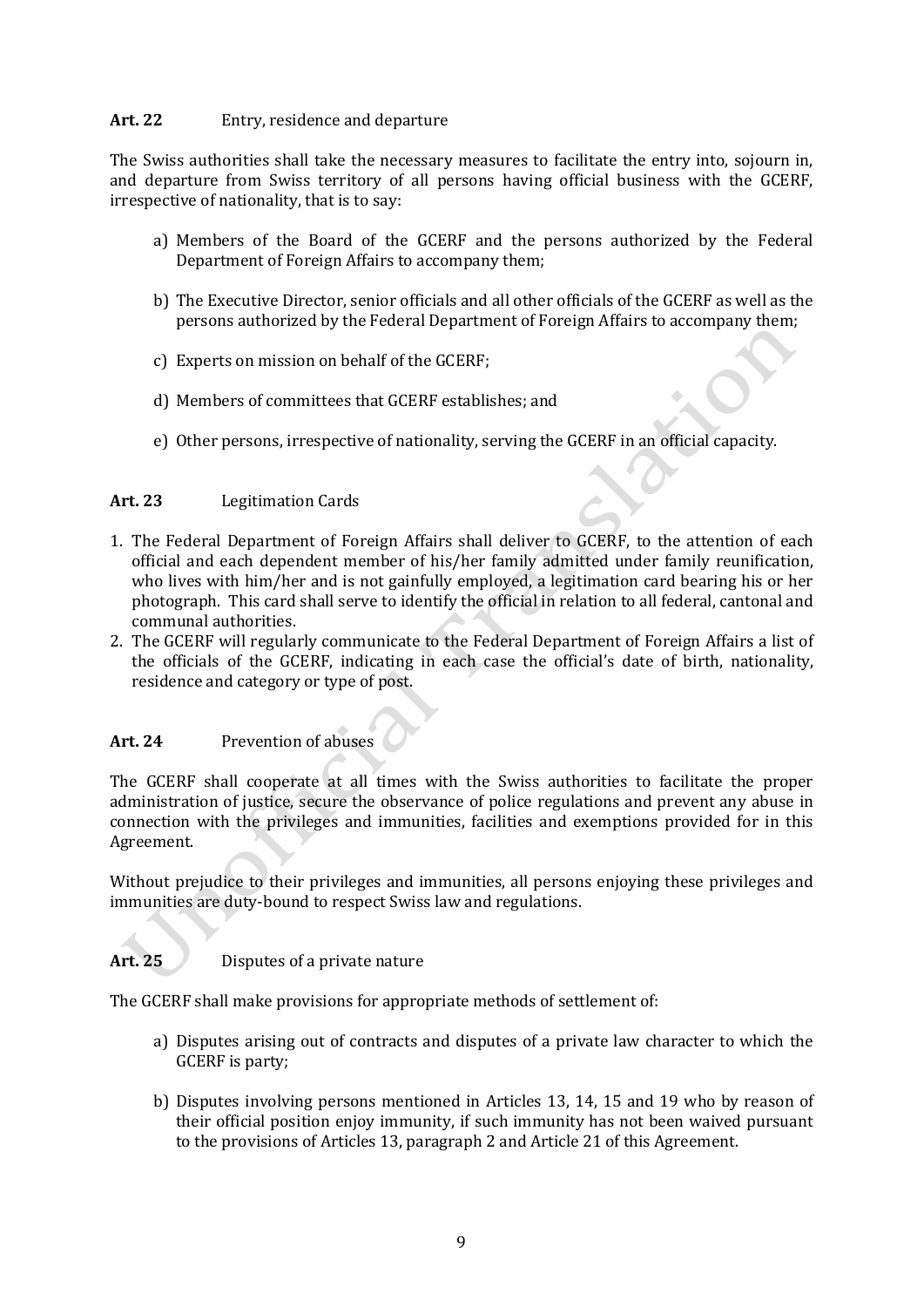## **III. NON-RESPONSIBILITY AND THE SECURITY OF SWITZERLAND**

#### **Art. 26** Non-responsibility of Switzerland

Switzerland shall not incur, by reason of the activity of the GCERF on its territory, any international responsibility for acts or omissions of the GCERF or of its officials.

#### **Art. 27** Security of Switzerland

- 1. The Swiss Federal Council is competent to take the precautions necessary for the security of Switzerland.
- 2. If the Swiss Federal Council considers it necessary to apply the first paragraph of this Article, it shall approach the GCERF as rapidly as circumstances allow in order to determine by mutual agreement the measures necessary to protect the interest of the GCERF.
- 3. The GCERF shall collaborate with the Swiss authorities to avoid any prejudice to the security of Switzerland resulting from its activity.

#### **IV. FINAL PROVISIONS**

#### **Art. 28** Execution of the Agreement by Switzerland

The Federal Department of Foreign Affairs is the Swiss authority entrusted with the execution of this agreement.

## **Art. 29** Settlement of disputes

- 1. Any dispute concerning the interpretation or application of this Agreement which has not been settled by negotiations between the parties may be submitted by either party to an arbitral tribunal composed of three members.
- 2. The Swiss Federal Council and the GCERF shall each choose one member of the arbitral tribunal.
- 3. The members so appointed shall choose the third member, who shall serve as president. In the event of a disagreement between the members on the choice of president and should no agreement be reached within a reasonable deadline, the president shall be chosen by the President of the International Court of Justice at the request of either party.
- 4. The tribunal shall determine its own procedure.
- 5. The arbitration award shall be binding on the parties to the dispute and shall not be subject to review.